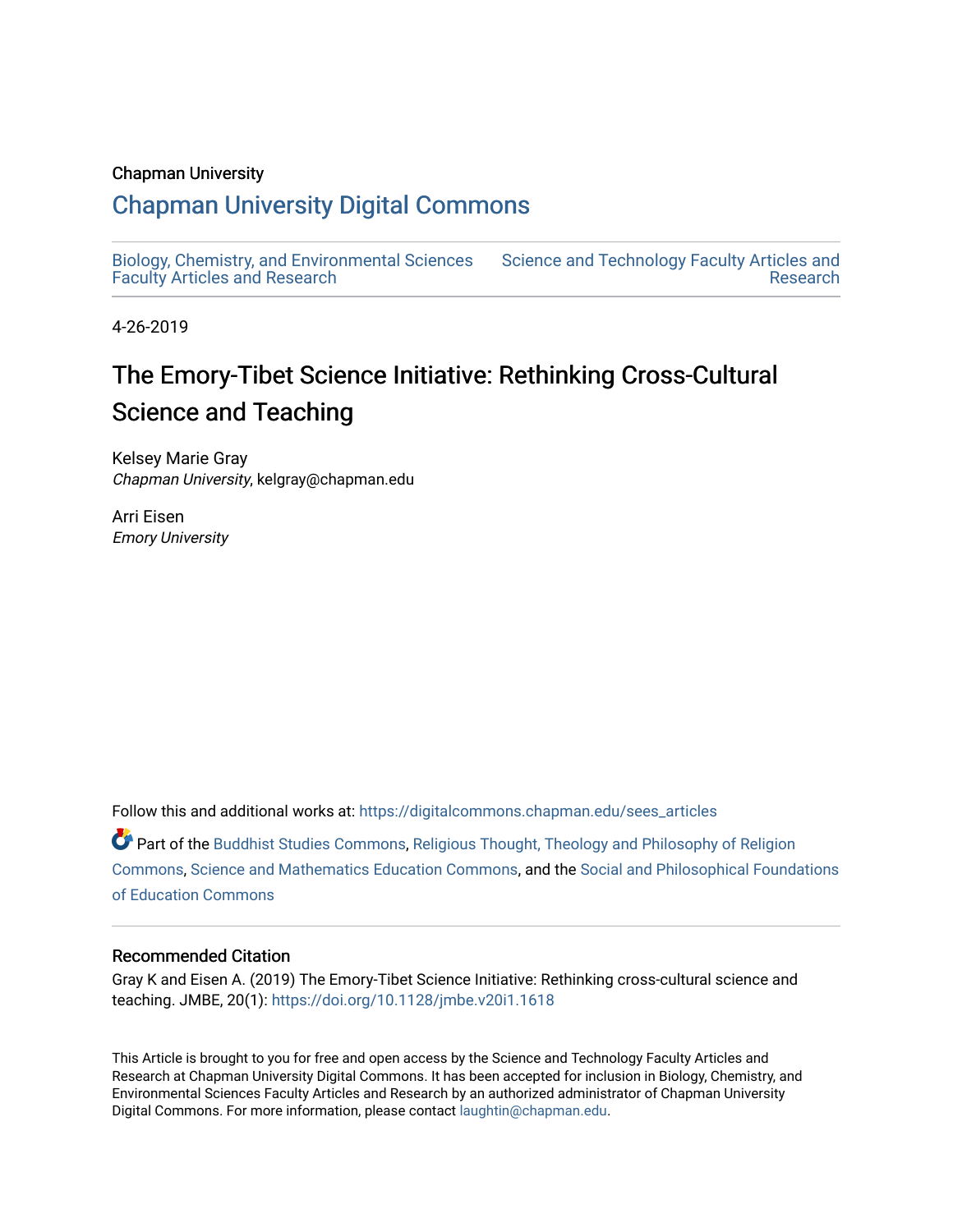# The Emory-Tibet Science Initiative: Rethinking Cross-Cultural Science and **Teaching**

# **Comments**

This article was originally published in Journal of Microbiology & Biology Education, volume 20, issue 1, in 2019. <https://doi.org/10.1128/jmbe.v20i1.1618>

# Creative Commons License



This work is licensed under a [Creative Commons Attribution-Noncommercial-No Derivative Works 4.0](https://creativecommons.org/licenses/by-nc-nd/4.0/) [License](https://creativecommons.org/licenses/by-nc-nd/4.0/).

Copyright The authors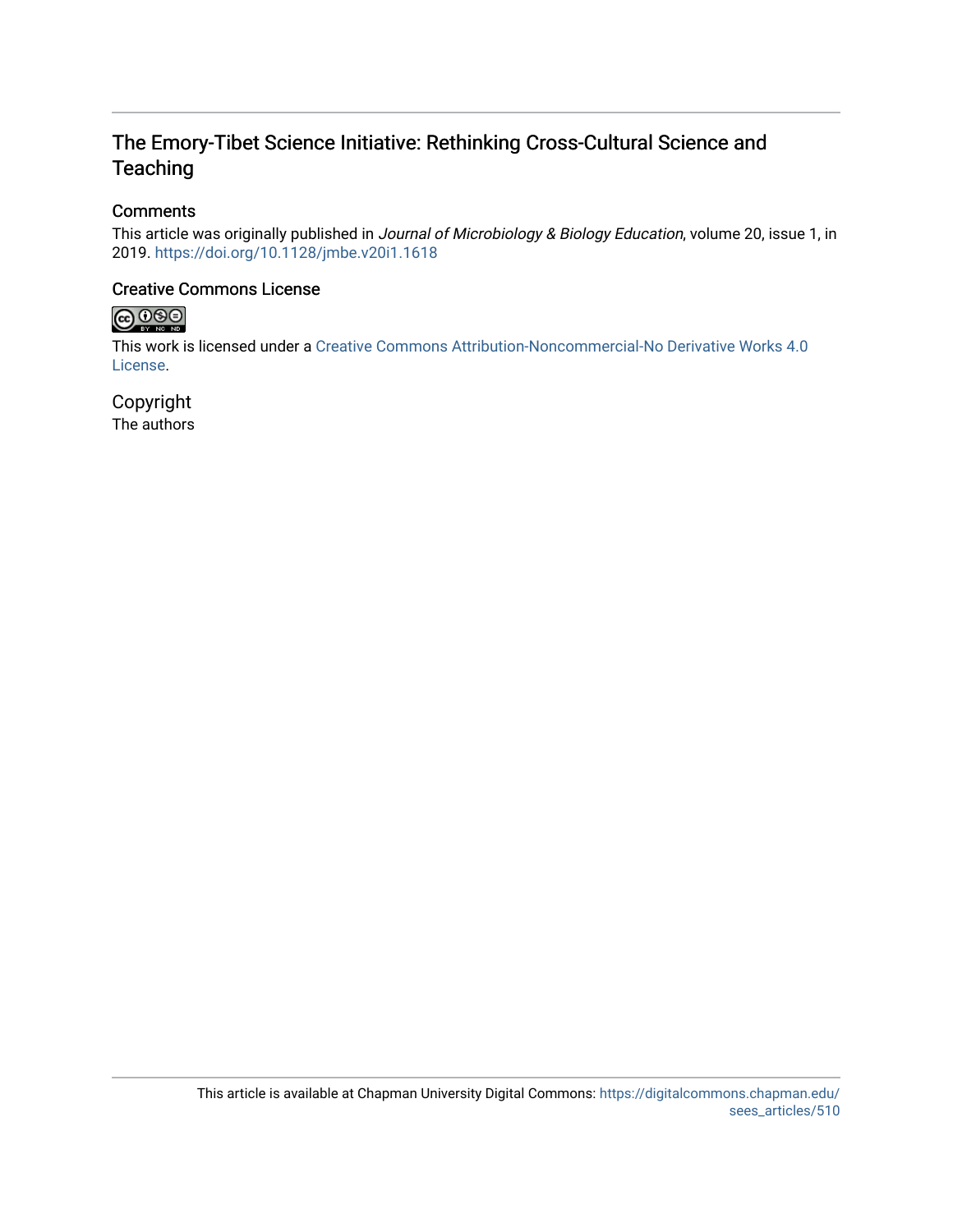

# The Emory-Tibet Science Initiative: Rethinking Cross-Cultural Science and Teaching

Kelsey Marie Gray<sup>1</sup> and Arri Eisen<sup>2</sup> *1Emory-Tibet Science Initiative, Emory University, Atlanta, GA 30322, 2Department of Biology, Emory University, Atlanta, GA 30322*

**The Emory-Tibet Science Initiative was founded when the Dalai Lama invited Emory to develop and teach a comprehensive curriculum in modern science to Tibetan Buddhist monks and nuns. The project was built to grow and nurture a two-way exchange between complementary systems of knowledge. In the 10 years since the first days of the pilot, the interactions between people and places and the scientific and learning processes have served as a platform for exploring teaching across cultures and enriching approaches to teaching and science more generally. As a result of these interactions, we expand our definition of inclusivity in the classroom and the practice of science, emphasize connections and tensions between science and other systems of knowledge, and create space for student and instructor reflection and learning. The next phase of the project will engage students in research projects as tools for learning and as a means to contribute knowledge to the project and the larger science education community.**

<u>৾</u>ଊୖୖ୕ଽୖ୳ଽୖଽଽ୳ୢୖଈୖ୕୕ଌ୕ୡୖ୲ଽ୴୴ଌ୲ୖଽ୶ୖୡ୕୕୷୶୴୳୴ୡୡ୕୳ୖଽଽ୳୕ୢଌ୕୲ଌ୲ଌୖ୕୴ୖ୴ଌ୲ଊୖଽ୲ଽ୴ୡ୕୴ୖୄୄୡ୲ଽ୲୴ଌୖଽ୳ଽ୵ଽ୲ଽୖ୳ଽ୲ୖୢ୴୳ୡ୕ୡ୕ୣ୲ୖଌୖଽ ্ৰি:জৰ্ম্কৰা,ন্যান্মৰ নাৰ নাৰ নাৰ সম্ভিত হৈ প্ৰাৰ নাৰ নাৰ সম্ভিত কৰি নাৰ নাৰ সম্ভিত কৰি নাৰ নাৰ নাৰ নাৰ নাৰ না ২িম নেই ন্বী ন্বাৰ্জুৰ নাম স্ক্ৰীন নীত্ৰ সানা নৰ্দৰ ব্ৰাৰান নিৰ্বাৰ্ত নাৰ্বি নাৰ্বি নিৰ্বাৰ্ত নেতা নিৰ্বাৰা স্থান সৈতি ་འདེབས་འRགས་དང་ གོང་འཕེལ་གཏོང་བའི་:ད་བ9གས་པ་ཞིག་ཡིན། ཐོག་མའི་ཚ7ད་Uའི་ལག་བ3ར་<ི་ཉིན་དང་པོ་ནས་ལོ་བW་འགོ *ར་བའི་རིང་ལ*་གང་<code>ᡜག་དང་། ས་ གནས། ಹَན་རིག་དང་། ਐས་རྲོང་मै་ঘབམ་ལམ་བᢌས་ཀྱི་གནས་རྱེལ་བརྲེ་རེས་བྱས་ரེ། རིག་གُེལུང་འབྲ་མིན</code> ་བར་སྲོབ་རེད་རབས་ལས་ལ་དབྱད་ ଵིབ་བྱེད་པ་དང་། ಹོན་རིག་དང་སྲོབ་རེབྲ៝་རུབར་ལམ་ལུམ་་བྱོད་བའི་སྱིགས་བུ་ଵིག་བྱ་རྱར་ལོད། དེ་འPའི་ཕན་Hན་མཉམ་Qོགས་+ི་མaག་འbས་c། ཚན་རིག་གི་:ོབ་@ིད་དང་ལག་ལེན་ནང་dི་ལ་eབ་+ི་ཚན་རིག་ཅེས་པའི་གོ་དོན ་དེ་2་fེད་གཏོང་བ་དང་། ཚན་རིག་དང་ཤེས་ རིག་འP་མིན་བར་<ི་མLན་gོགས་དང་མི་མLན་gོགས་+ི་གནད་དོན་hམས་གསལ་འདོན <u>নাৰিনাৰ স্ৰীড়া বিশ্লবিনাৰ স্মৰ মূৰে বিজ্ঞা</u>ন আৰু বিজ্ঞানী আৰু প্ৰয়ন কৰি বিজ্ঞা <u>য়৾ঀড়ৼৼঀৣ</u><br>য়৾ঀড়ৼৼঀৢ ོང་ག਼ੁਨੇ਼ੇऽ་རབ་ऄॖॖ॓ऽ་པའི་ལག་க་ལུ་བུར་སྲོབ་མ་རར་མས་ལ་འུམས་ୡེབ་ऄॖऽ་པའི་གོ་ སྐབས་བསྱུན་རྱ་རེད།

\*Corresponding author. Mailing address: Emory University, Department of Biology, O. Wayne Rollins Research Center, 1510 Clifton Road NE, Atlanta, GA 30322. Phone: 404-727-8724. Fax: 404-727-2880. E-mail address: aeisen@emory.edu. Received: 27 April 2018, Accepted: 22 August 2018, Published: 26 April 2019.

### INTRODUCTION

What is science? Why does the scientific method work? How do the pieces of scientific puzzles fit together? How do the answers to these questions differ across cultures? What can we learn from understanding the significance of these differences?

©2019 Author(s). Published by the American Society for Microbiology. This is an Open Access article distributed under the terms of the Creative Commons Attribution-Noncommercial-NoDerivatives 4.0 International license (<https://creativecommons.org/licenses/by-nc-nd/4.0/>and [https://creativecommons.org/licenses/by-nc-nd/4.0/legalcode\)](https://creativecommons.org/licenses/by-nc-nd/4.0/legalcode), which grants the public the nonexclusive right to copy, distribute, or display the published wor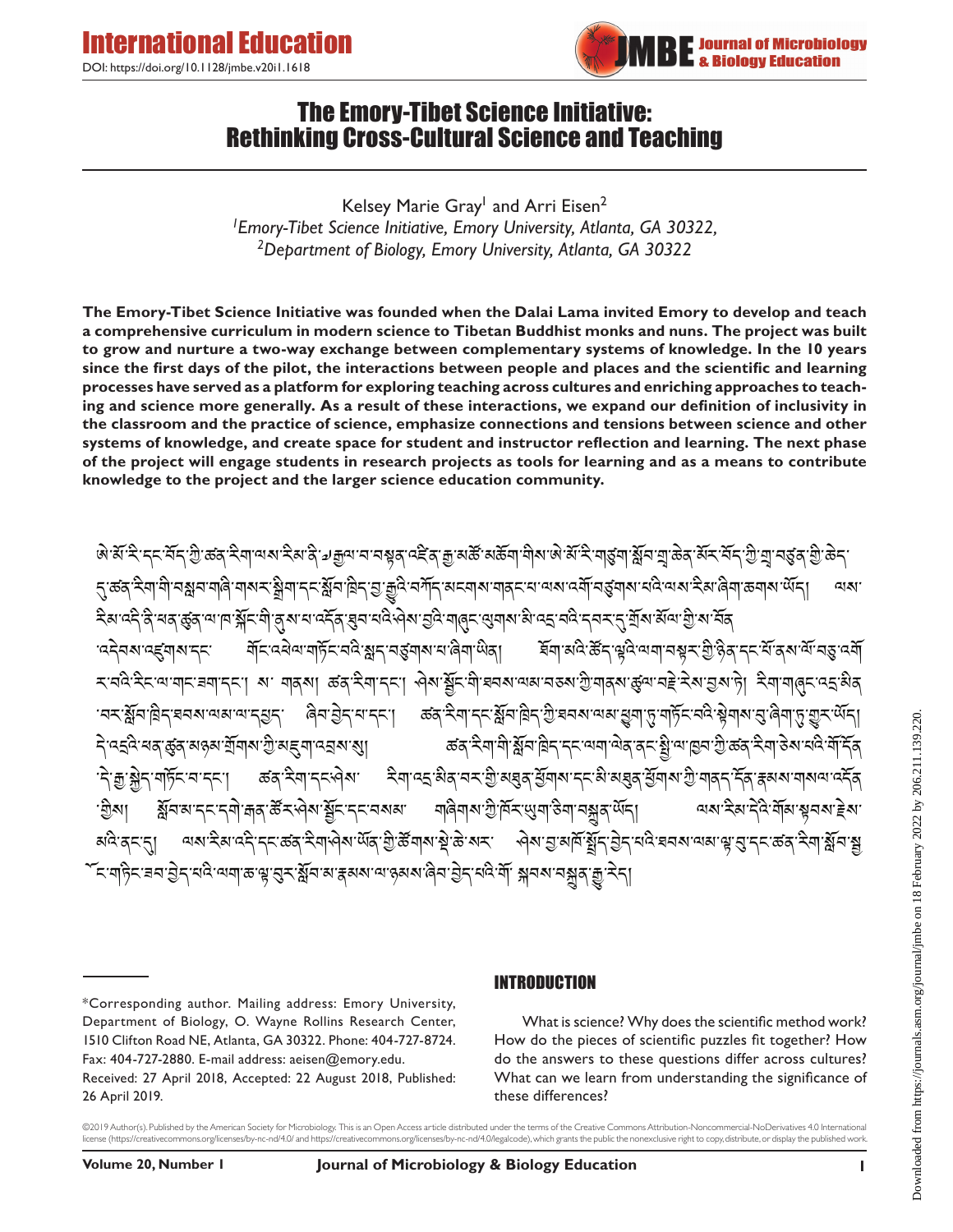The Emory-Tibet Science Initiative, a science education collaboration between Emory University and the Library of Tibetan Works and Archives, provides an opportunity to explore multiple perceptions related to these questions and to situate them in the context of teaching and learning science (1, 2). Since 2008, dozens of science professors from around the world have traveled to Tibetan Buddhist monasteries in India to teach during intensive summer sessions (Fig. 1).

Twenty-four of these monastic students have also taken two years of science classes at Emory. These monks and nuns then return to their institutions as science teachers, curriculum developers, and leaders of research projects. They connect their learning experiences at Emory, their continued relationships with fellow scientists, and science texts written by Emory scientists and translated into Tibetan with the needs and interests they identify at their respective monasteries and nunneries.

### THE INITIATIVE

#### **History and driving principles**

The Dalai Lama invited Emory to develop and teach a comprehensive, rigorous science curriculum for Tibetan Buddhist monks and nuns. In the preparatory stage of this project, we investigated the cultural and educational background of Tibetan Buddhist monastics as well as their methods for studying and learning (3, 4). After two years, teams of faculty traveled to Dharamsala in the summer of 2008 to initiate the six-year pilot phase of the newly developed curriculum.

While monks and nuns in these classes were highly educated in logic and Buddhist philosophy, most did not have experience with contemporary science. The incorporation of these disciplines into monastic training is the most significant change to the Tibetan Buddhist curriculum in 600 years (2). The next five years of the project were dedicated to teaching the pilot versions of each year of the curriculum to two cohorts of monks and nuns who traveled to Dharmasala each summer from their monasteries located throughout India.

In 2014, we moved the revised program into three monastic universities in south India. As of summer 2018, the first five of six years of the curriculum were active, with over 1,000



FIGURE 1. Tibetan Buddhist monks at Sera Monastic University.

monastics engaged. During the summer science intensive, students are in class four and a half hours per day, six days a week. Seven instructional days and one day for the final exam and review are allotted for each of the topic areas: physics, biology, and neuroscience for all students (Table 1). First-year students have an additional class discussing the philosophy of science to bridge their training in philosophy with their science education. Learning is formatively assessed through group activities, class discussion, debate, and student presentations. Each class is led by a teaching team consisting of two visiting faculty, two translators, and a monastic teaching assistant.

As the monastic science curriculum has been iteratively refined and taught over the past decade, the following driving principles have emerged as priorities for teaching and learning in Tibetan monasteries. We propose these as a model for effective cross-cultural teaching writ large.

#### **1. Establish connections between complementary systems of knowledge**

The Dalai Lama's interest in neuroscience and its commonalities and complementarities with the centuries-old traditions of meditation and mind science among Tibetan monastics first suggested the potential power of engaging Tibetan Buddhism with the process of science. This partnership can provide a deeper understanding of how the mind works and perhaps new insights and interventions to relieve suffering.

**2. Determine the value of specific knowledge in the context of the community**

The Dalai Lama realized that in order for Tibetan culture to survive, it was vital to incorporate modern science into the education systems of monastics and lay Tibetans. Thus, it became crucial to evaluate the types of knowledge that are most important for our students to emphasize science as a new and complementary tool for understanding the world.

**3. Foster sustainable education practices that allow for a dynamic curriculum** Ultimately, science topics will be fully integrated into the monastic curriculum and knowledge will be assessed as part of earning a monastic Geshe degree (equivalent to a PhD). To accomplish this,

we strive for monks and nuns to obtain full ownership of the project.

Here we focus on elaborating how putting these principles into action in Tibetan monasteries and nunneries halfway around the world transformed our approaches to the teaching we do in the United States.

#### **How has teaching monastics in India changed the way we think about teaching?**

**Inclusivity.** Traditionally, diversity and inclusion efforts in science education have focused on bringing underrepresented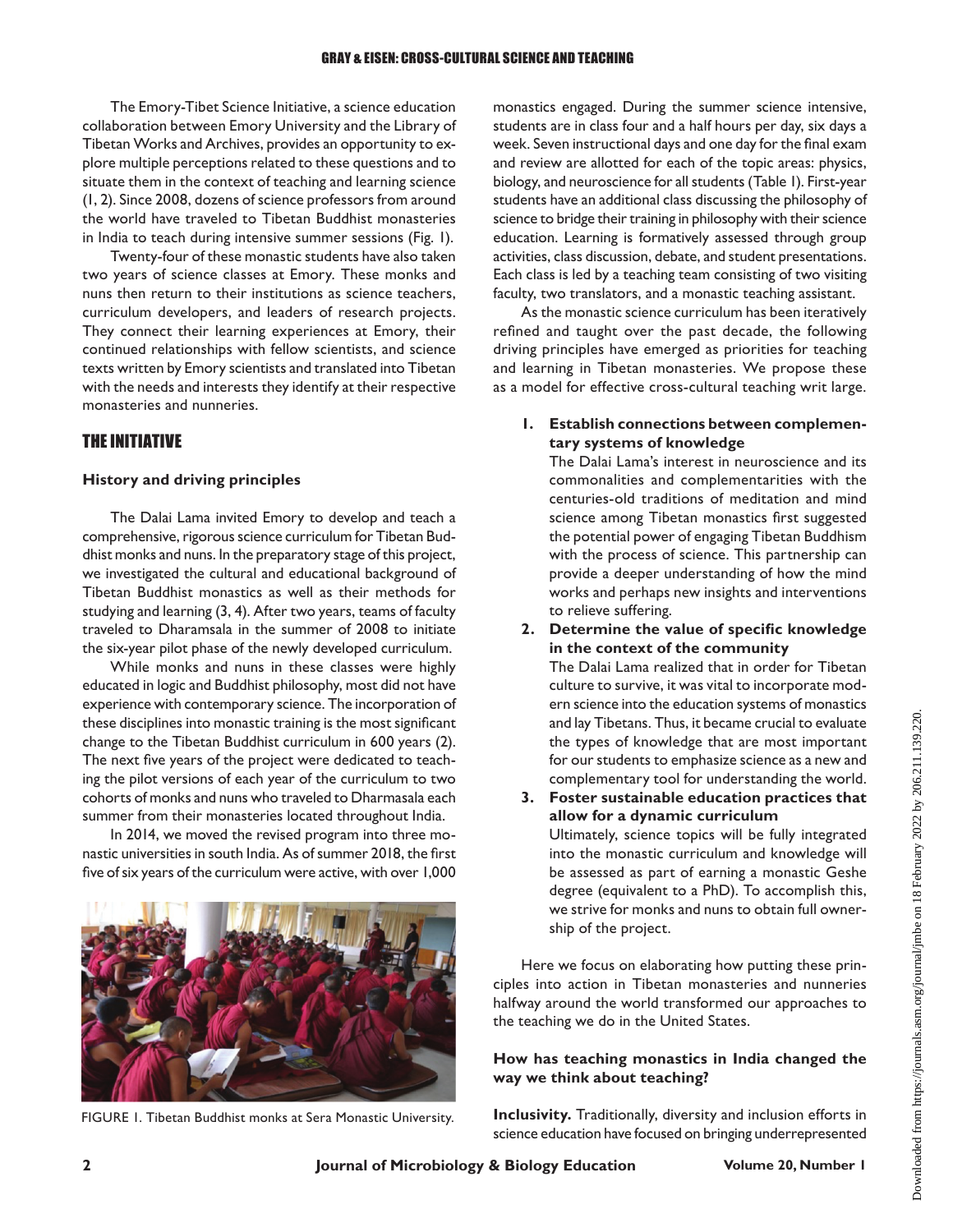|        | <b>Philosophy</b><br>of Science | <b>Physics</b>                         | <b>Biology</b>             | <b>Neuroscience</b>               |
|--------|---------------------------------|----------------------------------------|----------------------------|-----------------------------------|
| Year I | Introduction                    | Introduction                           | <b>Introduction</b>        | Introduction                      |
| Year 2 |                                 | Mechanics                              | Evolution                  | Perception and Vision             |
| Year 3 |                                 | Properties of Matter, Heat, and Sound  | Genes and Cells            | <b>Neurons</b>                    |
| Year 4 |                                 | <b>Electricity and Magnetism</b>       | Physiology and Development | <b>Emotion and Memory</b>         |
| Year 5 |                                 | Atomic and Nuclear Physics, Relativity | Immunology and Disease     | Mind/Body and Internal Regulation |
| Year 6 |                                 | Cosmology                              | <b>Epigenetics</b>         | Cognitive Neuroscience            |

TABLE 1. Curriculum map for all subjects and years taught.

students into pre-existing frameworks for learning science. Another way to think about inclusivity is to allow for and encourage students to draw from their diverse backgrounds and integrate that knowledge and experience into the ways we make, build, and use knowledge both within and beyond the classroom. Scientific research is shaped by who is doing it, when it is conducted, and the cultural context in which it takes place. The experiments conducted and the approaches used are constantly evolving. We should encourage student participation in this complex process. The more different our students, the greater the variety of ideas—and the richer our science (5–7).

How should we best engage all cultural backgrounds in the room? Horowitz *et al.* note that culturally responsive teaching arises from the intersection of instructor knowledge of content, pedagogy, and students themselves (8). When each of these is considered in relation to one another, instructors may more effectively guide their students in forming personal, meaningful connections to the science. Such connections increase motivation in learning (9). In the United States, a diversity of methods for engaging students from a variety of backgrounds have been implemented and assessed. Examples include writing to learn (10) and innovative approaches to teaching evolution (11, 12). These teaching techniques have been used in science courses at the monasteries and have been shown to be effective in class through formative and summative assessments.

In describing the distinction between correlation and causation, the monks and nuns have many questions (2). According to Buddhist philosophy, everything at some level causes everything else; so, in a sense, there is no difference between causation and correlation. Backing up and exploring this difference and its implications and possibilities for *which* questions we ask in science and *how* we ask them was essential and changed the direction of our teaching and the way we ourselves thought about the science. We now include discussion of different types of causes and causes at different levels of analysis. For example, in Buddhism there are substantial causes and contributing causes. A substantial cause refers to the actual material substance that composes

an object while contributing causes provide the action (13). While we may not typically think of nucleotides as the *cause* of DNA in Western science, in this case, we may describe the nucleotides as a substantial cause and DNA polymerase as a contributing cause. Considering the levels of cause ultimately provides a framework for deepening mechanistic understanding of science for all students (14). Loss of a tumor suppressor gene may cause cancer. Knowing this level of cause does not provide information about how loss of the tumor suppresser gene actually leads to the development of cancer. We may also want our students to consider the cause that resulted in loss of the tumor suppressor gene in the first place. By encouraging our students to look at events both upstream and downstream of the event of interest, we will cultivate a more holistic view of scientific phenomena (15).

Rather than employing linear descriptions, Buddhism more often refers to the cyclical, interdependent nature of events. This cycle-based framework provides a new metaphor for teaching aspects of biology; for example, the actions of the immune system. Monastic scholars, who promote nonviolence, do not optimally connect with the traditional description of immune cells attacking and killing invading cells. Thinking about the immune system as a cycle of life, death, and sacrifice, where some cells die to improve the overall wellbeing of an organism, is another way to consider the same scientific information in a different light. One can see here how rethinking tumor suppression or immune cell action, as just two examples, is not just a matter of semantics or only relevant to monastic students, but in fact could change both the way science educators teach these topics and how scientists ask questions and design experiments in these areas.

**Content in context.** Science is not an isolated practice. It is situated in the context of culture as noted above, and in the context of funding opportunities, political climate, the politics of peer-review publication, ethics, and law, to name a few. Removing science from its context limits the potential impact of our teaching. As scientists, we are aware of these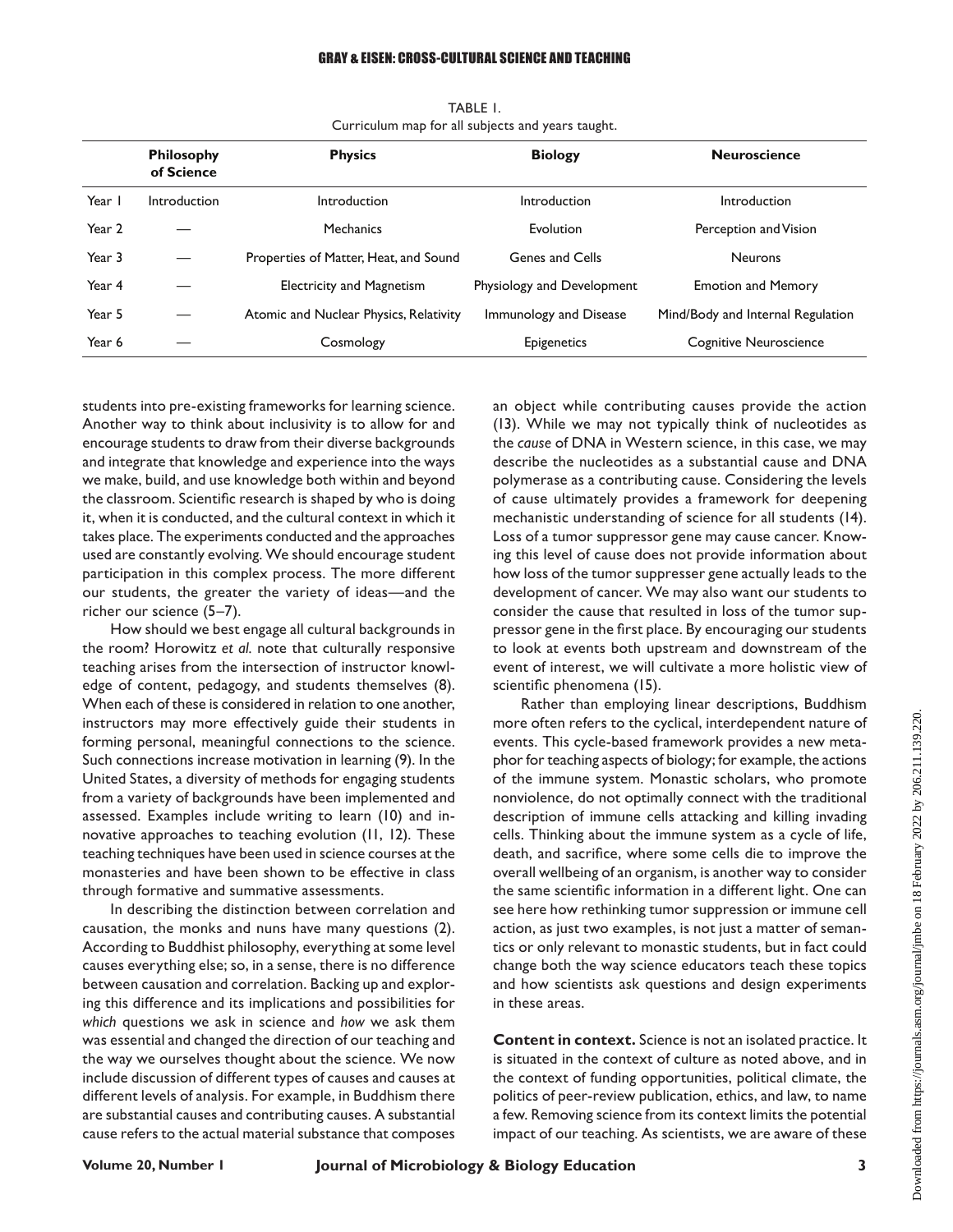factors, yet we often exclude them from our classrooms. We need to identify tensions embedded in scientific content and use them as entry points into teaching moments, rather than ignoring or avoiding them.

The Emory-Tibet Science Initiative presents a unique opportunity to teach the basics of science to individuals who are highly educated, with a solid knowledge base to connect with but little experience with modern science. This inspires the use of teaching strategies that connect fundamental scientific concepts with the pre-existing knowledge and experiences of the monastics. Are bacteria sentient? This question is particularly important in the context of Tibetan Buddhism because any sentient being may be reincarnated as any other sentient being, and if bacteria are sentient, it presents a problem. We have the monastics explore this question using experiments they design as well as the Tibetan pedagogical technique of debate, while teaching the fundamentals of cell biology and cell communication (2). In this way, we have incorporated culturally responsive teaching in our courses by connecting content knowledge with knowledge of our students and the types of questions that are most important to them. Furthermore, once the scientific content has been framed in terms of culturally relevant questions, we incorporate debate as a learning method, as this is commonly used by monastics to deepen their understanding of Buddhist texts.

**Reflection space.**Consciously or unconsciously, as science educators, we typically try to make our students like us, to 'convert' them to science. This keeps us from an opportunity to meet students halfway and develop their learning skills. The pressure to pack new science into every moment of class can be problematic because it leaves little room for students to consider the material in their own way.

Tibetan translators are key to teaching at the monasteries. Instructors pause after every few sentences while the translator relays the message (2). At first, it seemed as though this process would impede the ability of instructors to teach; having to stop so often would prevent us covering enough material and would interrupt the flow of the class. Exactly the opposite happens—translation creates an opportunity for instructors to reflect on their teaching as it happens and provides a natural space for questions, dialogue, and interaction. Teaching and learning are *enriched* through this process.

As a result of these reflections, we have become more responsive to the dynamic classroom environment. This may mean catching a few more student expressions and providing additional explanation when they are puzzled or more discussion time when they are excited. We have also improved focus on the overarching objectives and goals of the course. Rather than launching into increasingly complex details to fill a quiet moment, we might realize that the students' needs lie in making connections between what has already been learned.

#### NEXT STEPS

Here we have discussed the impact of the Emory-Tibet Science Initiative on the teaching practices of those involved. Lessons learned from teaching science to Tibetan Buddhist monks and nuns have implications for science education worldwide. We can all contribute to fostering more inclusive classrooms by taking the time to learn what is most important to our students and connecting this with course material. How do you know what is important? Ask them. In doing so, scientific topics will often be placed in a context that is valued by the student. While clearly not all science educators have translators in the classroom, we can become comfortable with the sometimes-uncomfortable moments of silence.

In the future, we plan to expand our analysis to specifically address the impact of the curriculum on Tibetan Buddhist monks and nuns. In the ten-year history of the program, science has now been added as a subject in the general educational mission in the monasteries and has begun to be a part of the year-round courses taken during advanced studies. In 2018, science was included on the Geshe exam—the monastic equivalent of a PhD qualifying exam—for the first time.

As science becomes an integral part of monastic culture, we are moving forward with the next steps of the project. Involving students in authentic research projects is an excellent method for engaging them in the process of science and encouraging questions that do not have straightforward answers (16, 17). Eight research projects in biology and neuroscience have been initiated in the monasteries based on questions developed by the monastics themselves. Topics include the effects of meal-timing on weight, characterizing factors that lead to feelings of anger, and the effects of meditation on blood pressure and heart rate.

There is also the potential to establish research projects related to innovation in education. Some in our project, for example, are looking at how monastics learn evolution and relate it to their previous knowledge, then comparing these results to those from studies of other cultures' evolution education. Given the contemplative, questioning, and reflective nature of Buddhism, one project involves characterization of the metacognitive abilities of monastic students, comparing these with metacognition of students at U.S. institutions, and developing interventions to improve the metacognitive abilities of students based on findings in the initial phases of the project (18–20). The knowledge gained in learning about learning from a Buddhist perspective will not only feed back into the continual changes being made within the Emory-Tibet Science Initiative but will inform the larger goal of teaching science across cultures in all classrooms.

#### ACKNOWLEDGMENTS

We would like to acknowledge the Dalai Lama, Geshe Lobsang Tenzin Negi, Carol Worthman, and members of